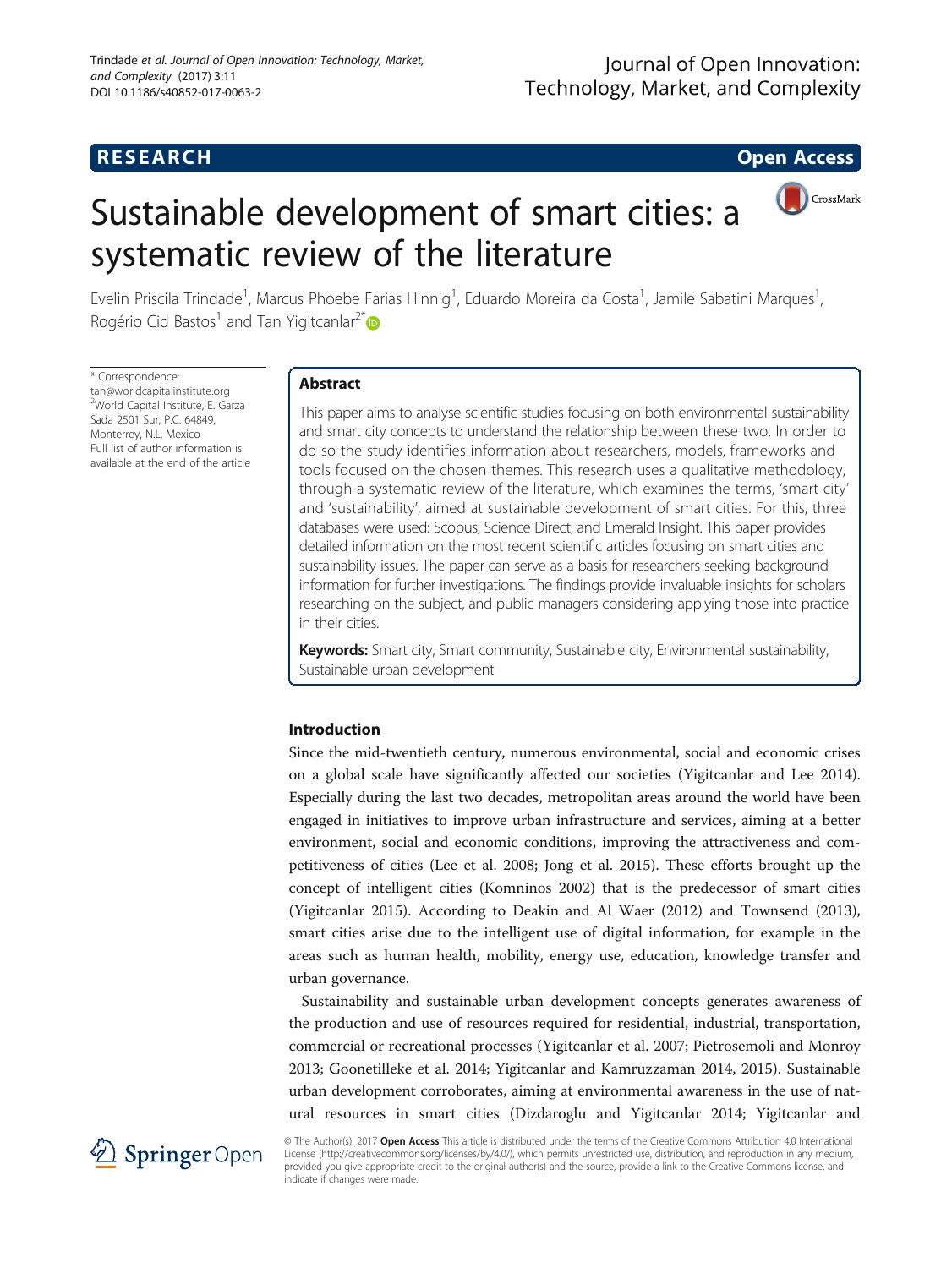Teriman [2015](#page-13-0); Komninos [2016\)](#page-12-0). Yigitcanlar and Dizdaroglu ([2015](#page-12-0)) focus on the concept of ecological cities in their research. This concept has been developed and promoted since 1970 as part of the sustainable development agenda.

This paper provides a systematic review of the literature selected from three databases: Emerald Insight, Science Direct, and Scopus. The keywords used for the selection include: 'smart city' and 'sustainability' terms. The paper seeks to address the following overall research questions: What is the relationship between the concepts of sustainable urban development and smart cities? In order to explore this issue we also looked into the following secondary research questions: (a) Which articles do involve both the terms smart city and environmental sustainability? (b) What information are provided in these articles? (c) What kind of models, frameworks or tools do these articles present?

### Sustainable urban development and smart city

The concept of smart city is relatively new and can be seen as a successor of information city, digital city and sustainable city (Yigitcanlar 2006). However it has been used frequently, especially after 2013, when it exceeded a frequency of citations of other terms including sustainable city (Yigitcanlar [2006](#page-12-0)). However it has been used frequently, especially after 2013, when it exceeded a frequency of citations of other terms including sustainable city (Jong et al. [2015;](#page-12-0) Yigitcanlar [2016\)](#page-12-0). Despite the discussion about its concept in recent years, there is a lack of consensus on what a smart city is (Angelidou [2015](#page-11-0); Hortz [2016\)](#page-11-0). Although a number of authors have the difficulty of conceptualisation, these definitions are not contradictory but partially overlapping (Scheel and Rivera [2013](#page-12-0); Cocchia [2014\)](#page-11-0). In general, however, it is understood that smart cities make use of information and communication technology (ICT) extensively to help cities to build their competitive advantages (Yigitcanlar and Baum [2008](#page-12-0); Caragliu et al. [2011\)](#page-11-0), or that it is a conceptual model where urban development is achieved through the use of human, collective and technological capital (Angelidou [2014](#page-11-0)). The term smart city is, therefore, an umbrella concept that contains a number of subthemes such as smart urbanism, smart economy, sustainable and smart environment, smart technology, smart energy, smart mobility, smart health, and so on (Gudes et al. [2010](#page-11-0); Cocchia [2014;](#page-11-0) Lara et al. [2016](#page-12-0)).

In their literature review, Caragliu et al. ([2011\)](#page-11-0) conceptualise smart city with the following main characteristics: (a) An enhanced administrative and economic efficiency that enables the development of culture and society by utilising networked infrastructures; (b) An underlying emphasis on business oriented urban development; (c) A strong focus on the goal of realising the social inclusion of different kinds of urban residents in public services; (d) An emphasis on the significant role of high-tech and creative industries in long-term growth; (e) A perspective to pay close attention to the function of social and relational capital in city development, and; (f) A vision to take social and environmental sustainability as an important aspect of smart city development. Some authors also point to the necessary ingredients for the composition of a smart city, such as: smart economy, smart mobility, smart environment, smart people, smart living and smart governance (Lazaroiu and Roscia [2012;](#page-12-0) Lee et al. [2014;](#page-12-0) Jong et al. [2015](#page-12-0)). Additionally, the concept of smart city goes beyond the definitions of information cities, digital cities, and intelligent cities, because it contextualises technology to be used in favour of systems and services for people (Jong et al. [2015\)](#page-12-0).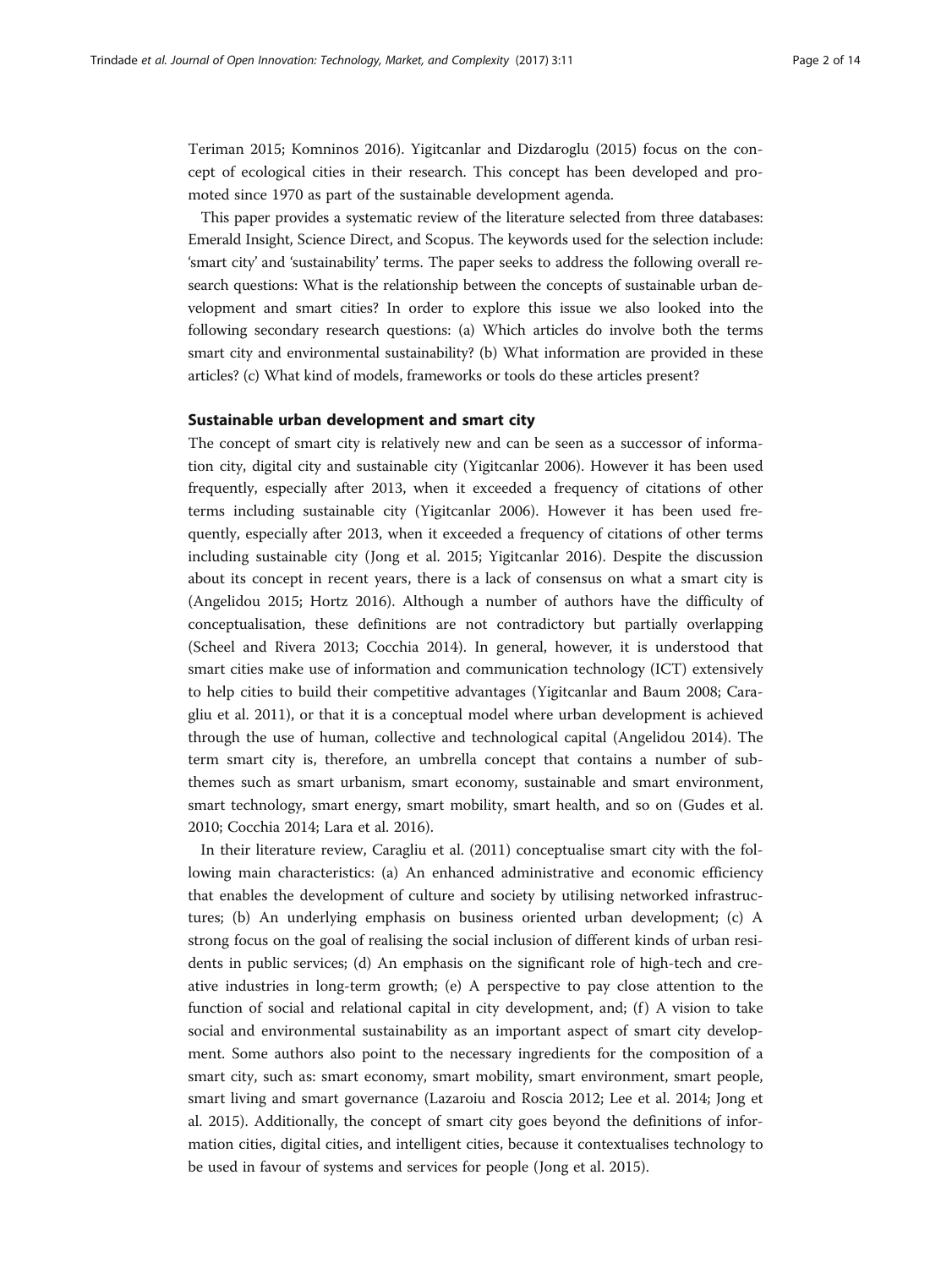The evaluation of a smart city, as discussed by Marsal-Llacuna et al. ([2015](#page-12-0)) should consider past experiences of environmentally friendly and liveable cities, encompassing sustainability and quality of life, in addition, of course, the composition of technological factors. Lazaroiu and Roscia [\(2012\)](#page-12-0) state that it should represent a technological community, interconnected, sustainable, comfortable, attractive, and secure. In order to understand how it works in practice, smart cities make use of city data for traffic management, energy consumption statistics, security, and optimising the operation of municipal services (Harrison et al. [2010](#page-11-0)). This new reality is encouraging the increase of new suppliers to the smart city market niche, using technological resources for the management of urban services (Carvalho and Campos [2013;](#page-11-0) Angelidou [2015\)](#page-11-0).

Schaffers et al. [\(2011](#page-12-0)), later on emphasised by Kramers et al. [\(2014\)](#page-12-0), point out that to have a smart city is necessary: (a) Create a rich environment of broadband networks that support digital applications, and; (b) Initiate large-scale participatory innovation processes for the creation of applications. Some cities that have appropriated the concept of smart cities have applied themselves to enjoy their benefits so that the needs of the city are met. Barcelona defines smart city as a high-tech intensive and advanced city that connects people, information and city elements using new technologies in order to create sustainable greener city, competitive and innovative commerce and an increased life quality, while the city of Amsterdam addresses the issue as an innovative technology and is willing to change people's energy-related behaviour to tackle climate challenges (Lee et al. [2014\)](#page-12-0). In the case of Doha, smart city practice is more of an interaction of urban technologies and knowledge economy activities (Conventz et al. [2015](#page-11-0)); whereas in the case of Brisbane, the practice is to integrate smart technologies into good urban and space design practices (Pancholi et al. [2015\)](#page-12-0).

Nam and Pardo [\(2011](#page-12-0)) divide smart city into three dimensions: (a) Technology (hardware and software infrastructures); (b) Population (creativity, diversity and education) and; (c) Institutions (governance and policy). In view of this, investments in technology, population and institutions aiming at the concept of smart city generate sustainable development and quality of life, promoting responsible management of natural resources and allowing institutions to contribute with innovation and better services for citizens, strengthening the debates and political participation (Caragliu et al. [2011\)](#page-11-0).

When studying cities, to better understand the term sustainability, one must take into account the meaning of sustainable urban development (Dizdaroglu and Yigitcanlar [2016](#page-11-0)). This, in turn, can be seen as a process of change in which resource exploitation, investment direction, technological development and institutional change are consistent with present and future needs (WCED [1987\)](#page-12-0). The term sustainable city as a concept became popular in the 1990s (Roy [2009](#page-12-0)) denoting the relationship between economic, social and environmental sustainability aspects from a combination of indicators of each of these components (Ahvenniemi et al. [2017](#page-11-0)). Although the current vision is to address these three issues to talk about sustainable cities, certain authors focus on one of only three. This is the case of Meadows [\(1999\)](#page-12-0), who propose the inclusion of indicators such as pollution, waste generation and consumption of water and energy, unlike Rode and Burdett [\(2011\)](#page-12-0), who direct efforts towards an interpretation More socioeconomic, such as social equity and a greener environment (Jong et al. [2015](#page-12-0)).

Considering all these aspects, Hiremath et al. ([2013](#page-11-0)) define sustainable urban development as achieving a balance between the development of the urban areas and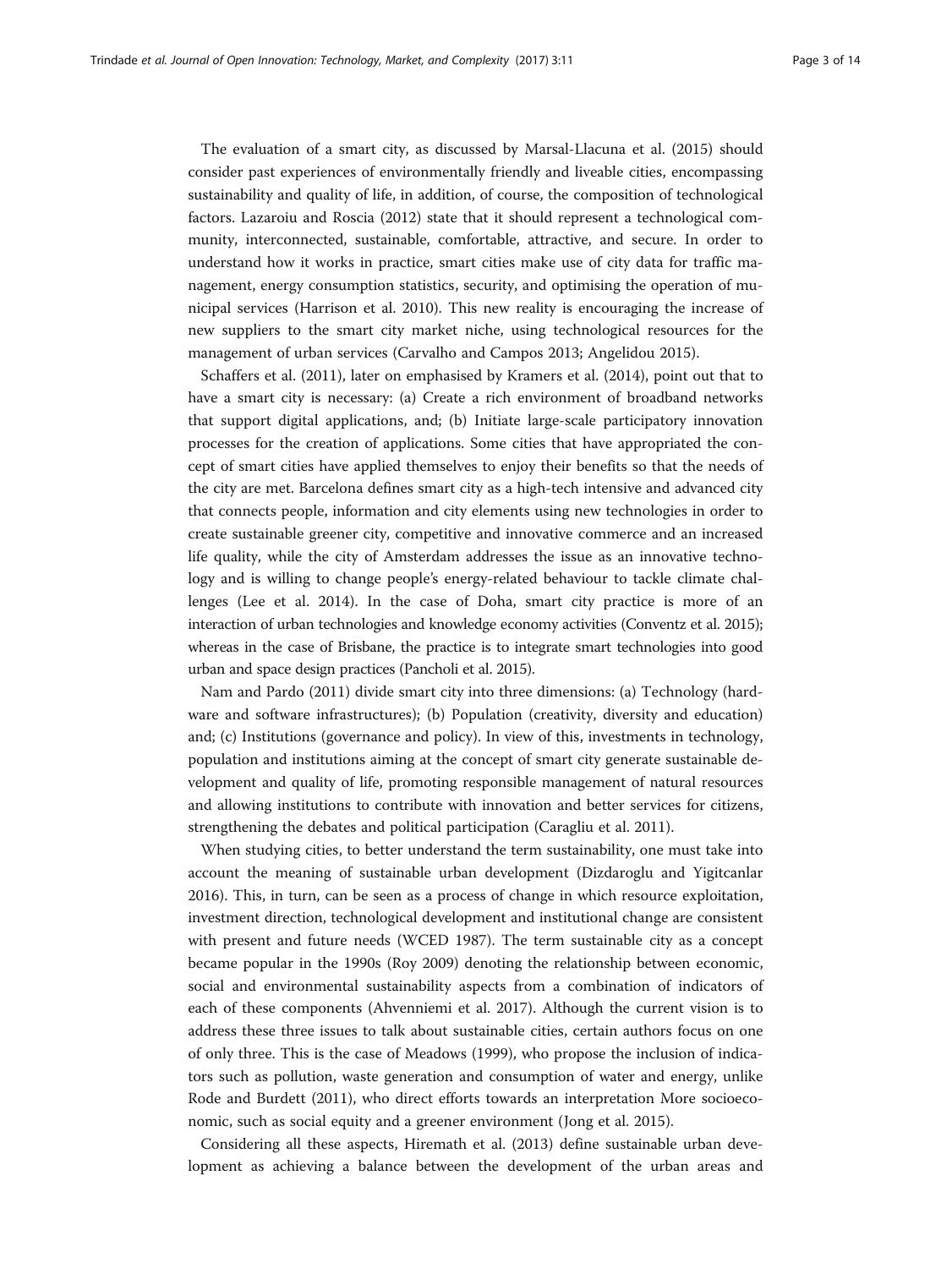protection of the environment with an eye to equity in income, employment, shelter, basic services, social infrastructure and transportation in the urban areas. The spread of interest in smart cities and adjacent concepts is linked to a number of factors, including: most of the world's population living in cities, climate change, scarcity of natural resources, globalisation, and increased competition. With this, cities need to offer improved and customisable services for people (Angelidou [2015\)](#page-11-0). According to Dhingra and Chattopadhyay ([2016\)](#page-11-0), a smart and sustainable city has goals to be achieved in an adaptable, reliable, scalable, accessible and resilient way, such as:

- Improve quality of life of its citizens;
- Ensure economic growth with better employment opportunities;
- Improve well-being of its citizens by ensuring access to social and community services;
- Establish an environmentally responsible and sustainable approach to development;
- Ensure efficient service delivery of basic services and infrastructure such as public transportation, water supply and drainage, telecommunication and other utilities;
- Ability to address climate change and environmental issues, and;
- Provide an effective regulatory and local governance mechanism ensuring equitable policies.

It is observed that, when it comes to the environmental issues of smart cities, the discussion is more political in nature, considering international resolutions and innovative solutions to combat complex urban challenges. According to the same author, there are four attributes of the smart and sustainable cities: (a) Sustainability; (b) Quality of life; (c) Urban aspects, and; (d) Intelligence. These are analysed under four main themes: (a) Society; (b) Economy; (c) Environment, and; (d) Governance (Carrillo et al. [2014](#page-11-0); Kondepudi [2014](#page-12-0)). These themes are also presented by Yigitcanlar and Velibeyoglu ([2008\)](#page-13-0) and Yigitcanlar and Lönnqvist ([2013\)](#page-13-0) on their works on knowledge-based urban development, which is another concept that relates to the development of smart cities. A similar concept, smart-eco city, proposes that the city should be ecologically healthy, using advanced technologies and having economically productive and environmentally efficient industries, have a responsible and harmonious systematic culture, a physically aesthetic and functionally living landscape (Yigitcanlar and Lee [2014](#page-13-0)).

### Methodology

The literature review is the basis for scientific writing. It is in the review that the researcher becomes familiar with the texts, identifies the eminent authors who have been writing on the topic (Ferenhof and Fernandes [2016\)](#page-11-0). We have adopted a systematic analysis approach (Jesson et al. [2011\)](#page-12-0) for the literature review. The systematic review searched for articles in three major databases: Emerald Insight, Science Direct, and Scopus. The search terms used were 'smart city' and 'sustainability'. EndNote software was used to assist in data compilation. As a result of the search, we obtain:

- 19 documents from the Scopus database;
- 49 documents from the Emerald database, and:
- 629 documents from the Science Direct database.

After verifying documents in duplicate, we got 630 articles. Of these, 353 were fully available on electronic format. Next, we evaluated the titles and key words to choose which documents dealt with the two terms 'smart city' and 'sustainability', and we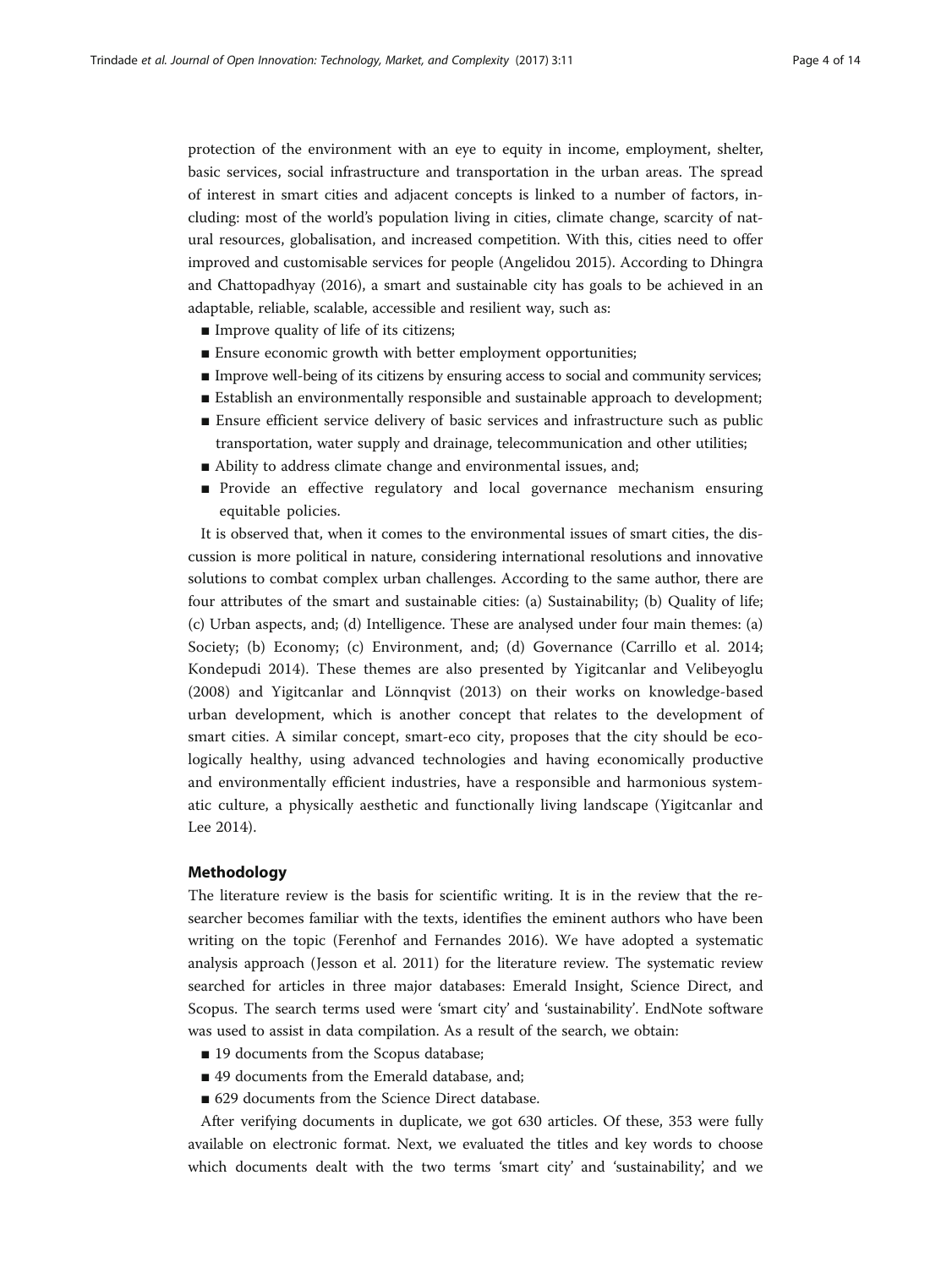# <span id="page-4-0"></span>Table 1 Reviewed literature

|              | No Literature                                                                                                                                                                                                                                                         | Aim                                                                                                                                                                                                                                                                                                                                                 |
|--------------|-----------------------------------------------------------------------------------------------------------------------------------------------------------------------------------------------------------------------------------------------------------------------|-----------------------------------------------------------------------------------------------------------------------------------------------------------------------------------------------------------------------------------------------------------------------------------------------------------------------------------------------------|
| $\mathbf{1}$ | Yigitcanlar, T., & Lee, S. H. (2014). Korean ubiquitous-<br>eco-city: A smart-sustainable urban form or a<br>branding hoax?. Technological Forecasting and<br>Social Change, 89, 100-114.                                                                             | The paper aims to put the premise of u-eco-city<br>into a test and address whether u-eco-city is a<br>dazzling smart and sustainable urban form that<br>constitutes an ideal twenty-first century city model<br>or just a branding hoax.                                                                                                            |
| 2            | Kramers, A., Höjer, M., Lövehagen, N., & Wangel, J.<br>(2014). Smart sustainable cities-Exploring ICT<br>solutions for reduced energy use in cities.<br>Environmental Modelling & Software, 56, 52-62.                                                                | This paper explores the opportunities of using ICT as<br>an enabling technology to reduce energy use in our<br>cities.                                                                                                                                                                                                                              |
| 3            | Götz, G., & Schäffler, A. (2015). Conundrums in<br>implementing a green economy in the Gauteng<br>City-Region. Current Opinion in Environmental<br>Sustainability, 13, 79-87.                                                                                         | This paper analyses how these green economy<br>strategies have faced conundrums that narrow the<br>thinking on future growth paths, in turn threatening<br>to reproduce a profoundly unsustainable regional<br>economy.                                                                                                                             |
| 4            | Lazaroiu, G. C., & Roscia, M. (2012). Definition<br>methodology for the smart cities model. Energy,<br>47(1), 326-332.                                                                                                                                                | This paper proposes a model for computing the<br>smart city indices. However, the chosen indicators<br>are not homogeneous, and contain high amount of<br>information.                                                                                                                                                                              |
| 5            | Lee, J. H., Hancock, M. G., & Hu, M. C. (2014).<br>Towards an effective framework for building smart<br>cities: Lessons from Seoul and San Francisco.<br>Technological Forecasting and Social Change, 89,<br>$80 - 99.$                                               | This paper develops a conceptual framework to<br>examine and analyse two leading cases from the US<br>and Asia. Through the lens of this new framework<br>the paper identifies heterogeneous and<br>heterogeneous characteristics in the process of<br>planning and developing a smart city.                                                        |
| 6            | Marsal-Llacuna, M. L., Colomer-Llinàs, J., & Meléndez-<br>Frigola, J. (2015). Lessons in urban monitoring taken<br>from sustainable and livable cities to better address<br>the Smart Cities initiative. Technological Forecasting<br>and Social Change, 90, 611-622. | This paper puts forward new ideas for monitoring<br>the smart cities initiative in a better way.                                                                                                                                                                                                                                                    |
| 7            | Joss, S. (2015). Eco-cities and Sustainable Urbanism.<br>In International Encyclopedia of the Social &<br>Behavioral Sciences, pp. 829-837.                                                                                                                           | This paper focuses on the eco-city and related<br>concepts and the practices of sustainable urbanism<br>that have since the early 2000s gained growing<br>international popularity and entered mainstream<br>policy as a consequence of the forceful combination<br>of global climate change concerns and a rapidly<br>urbanizing world population. |
| 8            | Bayulken, B., & Huisingh, D. (2015). Are lessons from<br>eco-towns helping planners make more effective<br>progress in transforming cities into sustainable<br>urban systems: a literature review (part 2 of 2).<br>Journal of Cleaner Production, 109, 152-165.      | This paper summarises and systematises the insights<br>that have been obtained from eco-town based urban<br>developments implemented in the North-western<br>Europe with particular emphasis given into the<br>examples from the Netherlands, Sweden and Germany.                                                                                   |
| 9            | Hu, M. C., Wu, C. Y., & Shih, T. (2015). Creating a new<br>socio-technical regime in China: Evidence from the<br>Sino-Singapore Tianjin Eco-City. Futures, 70, 1-12.                                                                                                  | This paper reveals that an expansion of the scale of<br>urbanisation and its transformation into the focal<br>point of the hub-and-spoke eco-city model will<br>enable China to advance as an international<br>pioneer, by the creation of a new socio-technical<br>regime dependent on green and ecologically<br>sustainable systems.              |
| 10           | Marsal-Llacuna, M. L., & Segal, M. E. (2016). The<br>Intelligenter Method (I) for making "smarter" city<br>projects and plans. Cities, 55, 127-138.                                                                                                                   | This paper proposes a first-of-its-kind method for<br>the design of truly smart city projects and the<br>elaboration of smarter urban planning. The<br>Intelligenter Method is based on the innovative idea<br>of collaborations discovery in urban systems.                                                                                        |
| 11           | Jong, M., Joss, S., Schraven, D., Zhan, C., & Weijnen,<br>M. (2015). Sustainable-smart-resilient-low carbon-<br>eco-knowledge cities; making sense of a multitude<br>of concepts promoting sustainable urbanization.<br>Journal of Cleaner Production, 109, 25-38.    | This paper aims to investigate, through a<br>comprehensive bibliometric analysis, the 12 most<br>common city categories/typologies.                                                                                                                                                                                                                 |
| 12           | Ahvenniemi, H., Huovila, A., Pinto-Seppä, I., &<br>Airaksinen, M. (2017). What are the differences<br>between sustainable and smart cities?. Cities, 60,<br>234-245.                                                                                                  | The paper analyses 16 sets of city assessment<br>frameworks (eight smart city and eight urban<br>sustainability assessment frameworks) comprising<br>958 indicators altogether by dividing the indicators<br>under three impact categories and 12 sectors.                                                                                          |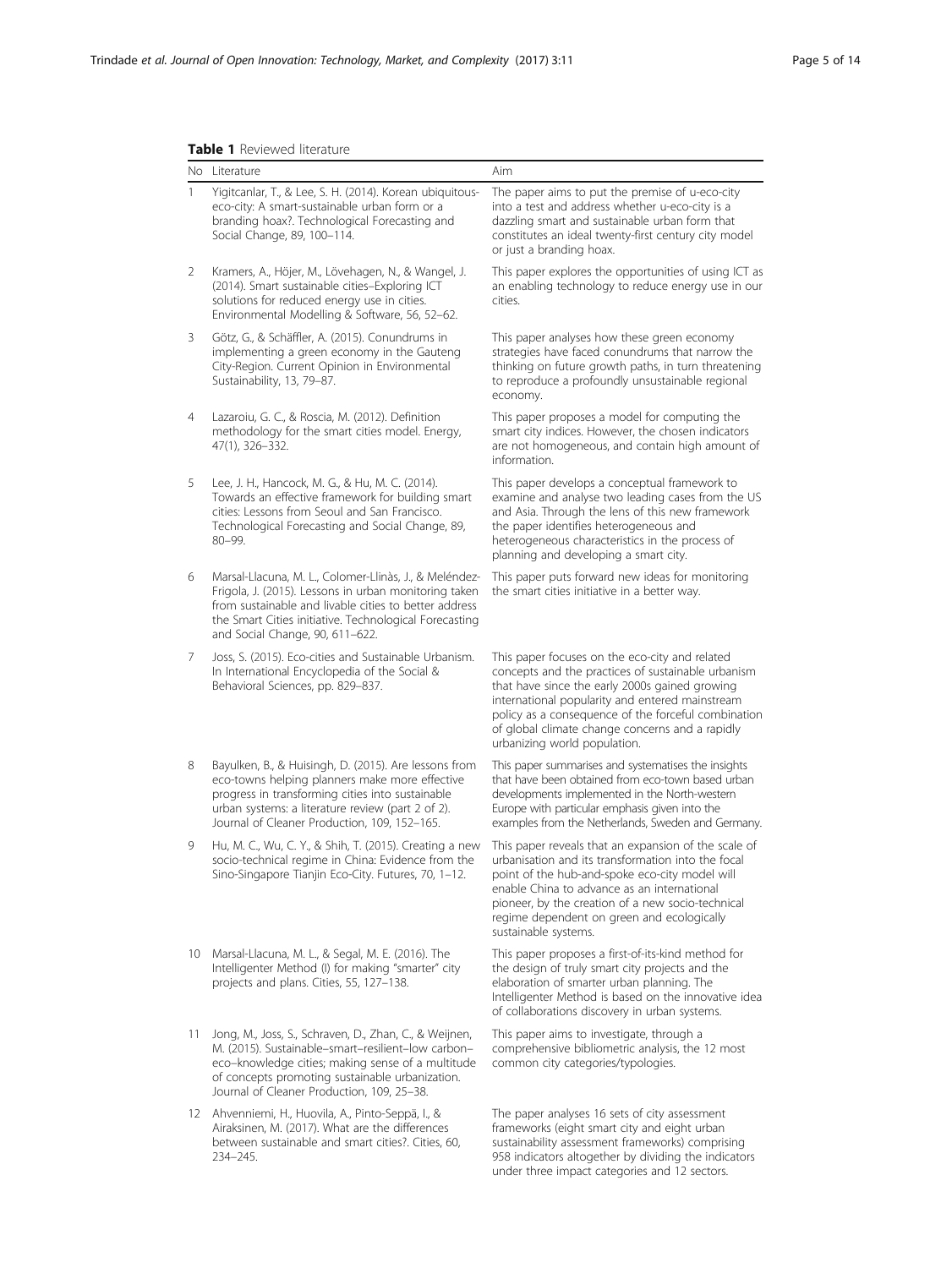# Table 1 Reviewed literature (Continued)

|     | 13 Zhou, N., He, G., Williams, C., & Fridley, D. (2015).<br>Elite cities: a low-carbon eco-city evaluation tool for<br>China. Ecological Indicators, 48, 448-456.                                                      | This paper through its Elite cities framework<br>measures progress on 33 key indicators selected to<br>represent priority issues within eight primary<br>categories. An excel-based tool was developed to<br>package the key indicators, indicator benchmarks,<br>explanation of indicators, point calculation functions<br>and transparency-oriented data recording<br>instructions.                   |
|-----|------------------------------------------------------------------------------------------------------------------------------------------------------------------------------------------------------------------------|---------------------------------------------------------------------------------------------------------------------------------------------------------------------------------------------------------------------------------------------------------------------------------------------------------------------------------------------------------------------------------------------------------|
| 14  | Tsolakis, N., & Anthopoulos, L. (2015). Eco-cities: An<br>integrated system dynamics framework and a<br>concise research taxonomy. Sustainable Cities and<br>Society, 17, 1-14.                                        | This paper addresses the problem of the eco-city<br>paradigm assessment with a multi-method<br>approach. It grounds three research questions with<br>focus to eco-cities and applies alternative<br>methodologies in an attempt to answer them.                                                                                                                                                         |
| 15  | Dhingra, M., & Chattopadhyay, S. (2016). Advancing<br>smartness of traditional settlements-case analysis of<br>Indian and Arab old cities. International Journal of<br>Sustainable Built Environment, 5(2), 549-563.   | The paper aims to investigate the concept of smart<br>sustainable cities in traditionally planned and<br>organically grown settlements. Smart Cities Mission<br>is an ambitious project of Government of India<br>targeting 100 cities for improving their urban quality<br>of life.                                                                                                                    |
|     | 16 Fu, Y., & Zhang, X. (2017). Trajectory of urban<br>sustainability concepts: A 35-year bibliometric<br>analysis. Cities, 60, 113-123.                                                                                | This paper conducts a descriptive summary, a<br>clustering analysis, and multidimensional scaling of<br>major city concepts, by establishing a co-word<br>matrix of high-frequency keywords occurring in the<br>Science Citations Index and Social Science Citations<br>Index databases.                                                                                                                |
| 17  | Angelidou, M. (2015). Smart cities: A conjuncture of<br>four forces. Cities, 47, 95-106.                                                                                                                               | This paper aims to identify the forces shaping the<br>smart city conception and, by doing so, begins<br>replacing the currently abstract image of what it<br>means to be a smart city.                                                                                                                                                                                                                  |
| 18  | Yigitcanlar, T., (2015). Smart cities: an effective urban<br>development and management model? Australian<br>Planner, 52(1), 27-34.                                                                                    | This paper aims to firstly, investigate the role of<br>smart urban technologies in the progress of smart<br>city formation, and thus providing conceptual clarity<br>on smart cities, and; secondly, undertake a critical<br>review of application attempts of the smart city<br>model by looking into emerging practices of<br>ubiquitous eco-cities as exemplar smart city<br>initiatives from Korea. |
| 19  | Lara, A., Costa, E., Furlani, T., & Yigitcanlar, T., (2016).<br>Smartness that matters: comprehensive and human-<br>centred characterisation of smart cities. Journal of<br>Open Innovation, 2(8), 1-13                | This paper aims to undertake a comprehensive<br>review of how smart cities are perceived in the<br>literature and in the light of the findings propose a<br>clearer definition with strong smart community<br>focus.                                                                                                                                                                                    |
| 20  | Cohen, B., & Amorós, J. E. (2014). Municipal demand-<br>side policy tools and the strategic management of<br>technology life cycles. Technovation, 34(12), 797-<br>806.                                                | This paper develops a conceptual framework that<br>helps to understand how local governments might<br>develop demand-side policy tools that stimulate the<br>development and diffusion of sustainable-driven<br>innovations that enhance local economic<br>development.                                                                                                                                 |
| 21. | Edvardsson, I., Yigitcanlar, T., & Pancholi, S., (2016).<br>Knowledge cities research and practice under the<br>microscope: a review of the literature. Knowledge<br>Management Research and Practice, 14(4), 537-564. | This paper aims to scrutinise and provide a clear<br>understanding on the evolution of knowledge city<br>research and practice                                                                                                                                                                                                                                                                          |
|     | 22 Tan, S., Yang, J., Yan, J., Lee, C., Hashim, H., & Chen,<br>B. (2017). A holistic low carbon city indicator<br>framework for sustainable development. Applied<br>Energy, 185, 1919-1930.                            | This paper develops an indicator framework for the<br>evaluation of low-carbon city from the perspectives<br>of economic, energy pattern, social and living,<br>carbon and environment, urban mobility, solid<br>waste, and water.                                                                                                                                                                      |
| 23  | Neirotti, P., De Marco, A., Cagliano, A. C., Mangano,<br>G., & Scorrano, F. (2014). Current trends in Smart City<br>initiatives: Some stylised facts. Cities, 38, 25-36.                                               | This paper provides policy makers and city<br>managers with useful guidelines to define and drive<br>their smart city strategy and planning actions<br>towards the most appropriate domains of<br>implementation.                                                                                                                                                                                       |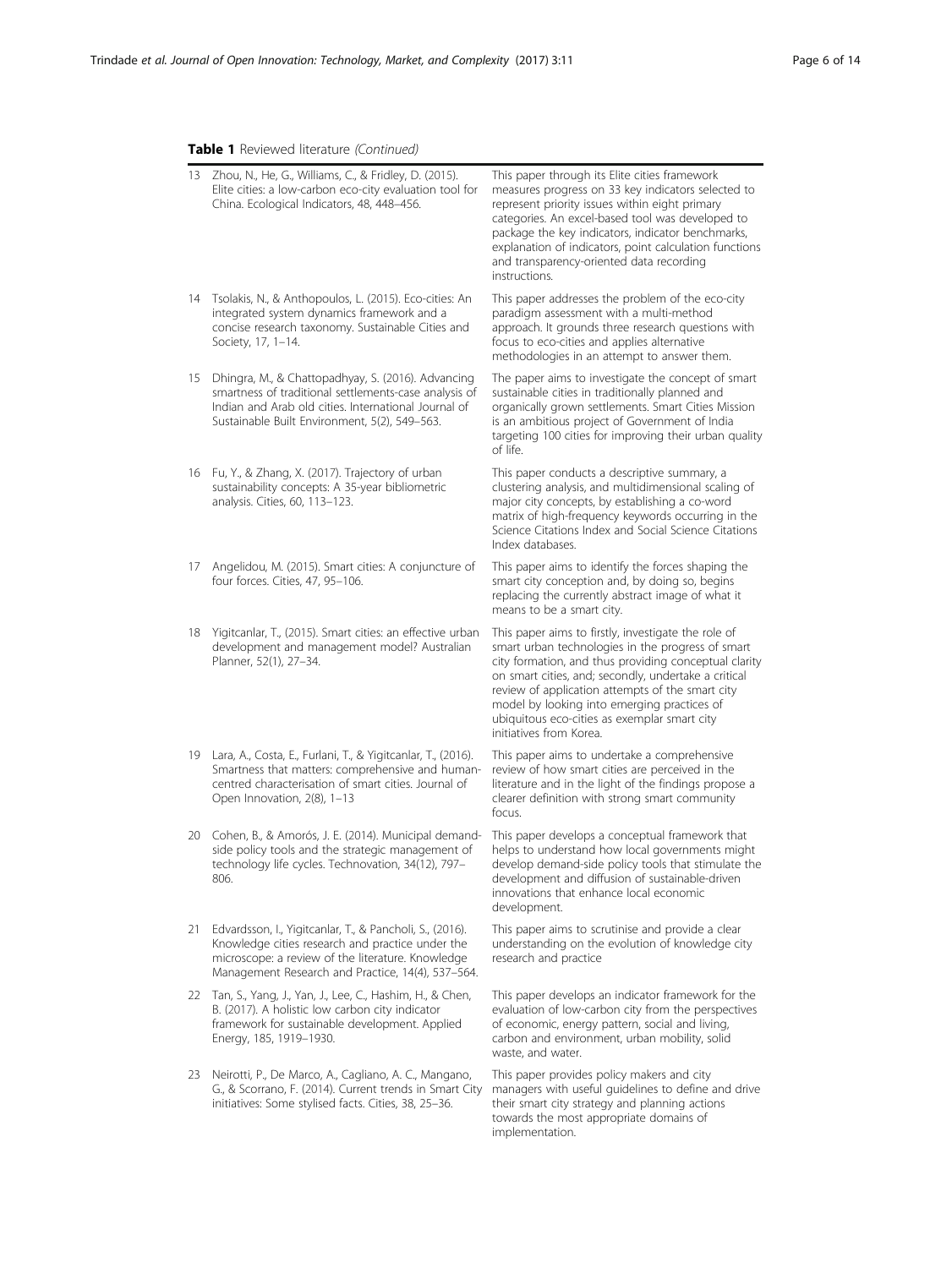#### Table 1 Reviewed literature (Continued)

| 24 | Andrade, J. B. S. O., Ribeiro, J. M. P., Fernandez, F.,<br>Bailey, C., Barbosa, S. B., & da Silva Neiva, S. (2016).<br>The adoption of strategies for sustainable cities: A<br>comparative study between Newcastle and<br>Florianópolis focused on urban mobility. Journal of<br>Cleaner Production, 113, 681-694. | This paper aims to analyse the differences between<br>public transportation in Newcastle upon Tyne, the<br>city considered the most sustainable in the UK, and<br>Florianopolis, a city with great potential for<br>sustainable policies located in Southern Brazil. |
|----|--------------------------------------------------------------------------------------------------------------------------------------------------------------------------------------------------------------------------------------------------------------------------------------------------------------------|----------------------------------------------------------------------------------------------------------------------------------------------------------------------------------------------------------------------------------------------------------------------|
| 25 | Hu, M. C., Wadin, J. L., Lo, H. C., & Huang, J. Y. (2016).<br>Transformation toward an eco-city: lessons from<br>three Asian cities. Journal of Cleaner Production,<br>123, 77-87.                                                                                                                                 | This paper elucidates the effects of different national<br>approaches to eco-city development and their<br>antecedents of the build comparing three Asian<br>cities.                                                                                                 |

selected 97 documents to be read. After reading the abstracts, we have 47 documents to read in full. After the reading these articles, considering which of them provided information about frameworks, models or tools adopted in smart cities in line with green sustainability, 25 documents were selected for the final analysis.

# Results

This section discusses the results of selected 25 journal articles. The discussion includes similarities in the research, differences and bibliometric information of the research, such as main authors, keywords, journals in which the researches are published in, time scale, models, frameworks or tools. Table [1](#page-4-0) lists the reviewed articles selected and their aims.

#### Similarities and differences between reviewed literature

Out of 25 articles reviewed, 11 of them contained information about models, frameworks and tools. Articles 7, 8, 17, 18 and 20 (see Table [1](#page-4-0)) provide information and discussions on concepts such as eco-city, sustainable urbanism, eco-towns, and smart city/smart cities. Another five of them, those with the numbers of 11, 12, 16, 19 and 21 present results of bibliometric analysis and/or systematic review. Three of them, articles 3, 15 and 18, present analyses of solutions in green economy and smart cities, article number 6 uses mathematical models to build statistics to monitor smart cities, and article 23 provide detailed guidelines for cities.

#### Models, frameworks and tools

A total of 11 articles presented research on models, frameworks or tools developed with smart cities and green sustainability in mind. None of the articles presented the same model, framework or tool. Table [2](#page-7-0) briefly presents occurrences and a summary of each article.

It is important to point out that five of the models, frameworks and tools of 11 in total use ICT. These are:

- Korea city model, u-eco-city:
	- Analytical framework;
	- Model for computing smart city indices;
	- Intelligenter method, and;
	- Holistic system dynamics methodological framework.

Six of them come up with hints of indicators or categories that can be used in smart cities.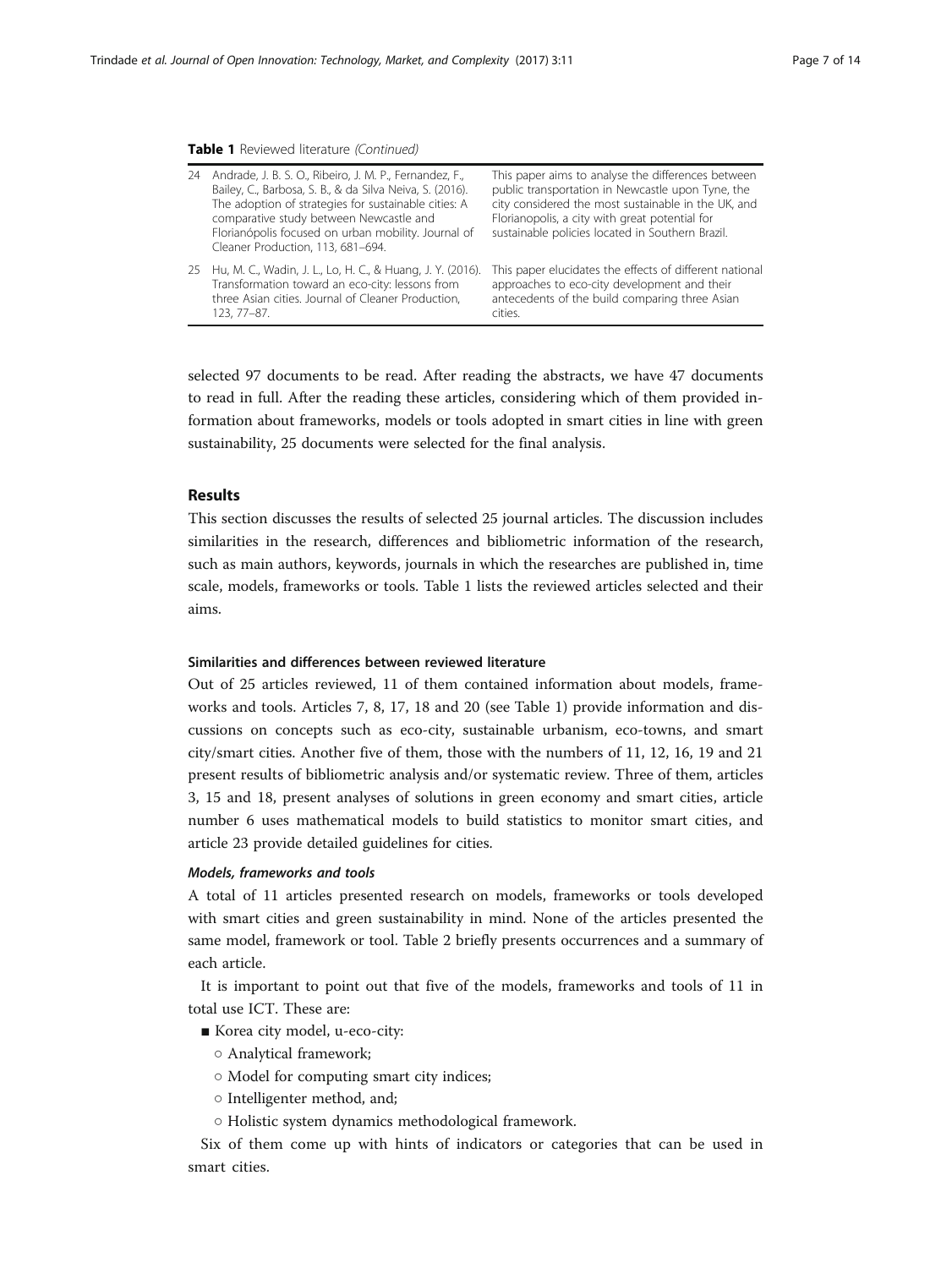| <b>TUDIC</b> $\boldsymbol{\epsilon}$ inducts, that new only and tools<br>Literature                                                                                                                                 | Model                                                      | Summary                                                                                                                                                                                                                                                                                                                                                         |  |
|---------------------------------------------------------------------------------------------------------------------------------------------------------------------------------------------------------------------|------------------------------------------------------------|-----------------------------------------------------------------------------------------------------------------------------------------------------------------------------------------------------------------------------------------------------------------------------------------------------------------------------------------------------------------|--|
| Yigitcanlar, T., & Lee, S. H. (2014). Korean<br>ubiquitous-eco-city: A smart-sustainable<br>urban form or a branding hoax?.<br>Technological Forecasting and Social<br>Change, 89, 100-114.                         | Korea city model, u-<br>eco-city                           | U-eco-city is basically an ICT and eco-<br>technology. The principal premise of a u-<br>eco-city is to provide a high quality of life<br>and place to residents, workers and visitors<br>with low-to-no negative impacts on the<br>natural environment with support from the<br>state-of-the-art technologies in their<br>planning, development and management. |  |
| Kramers, A., Höjer, M., Lövehagen, N., &<br>Wangel, J. (2014). Smart sustainable cities-<br>Exploring ICT solutions for reduced energy<br>use in cities. Environmental Modelling &<br>Software, 56, 52-62.          |                                                            | Analytical framework The analytical framework is intended to be<br>of use to researches, city and regional<br>authorities and ICT companies interested in<br>acquiring a better understanding of how<br>ICT investments could contribute to reduce<br>energy use in cities.                                                                                     |  |
| Lazaroiu, G. C., & Roscia, M. (2012).<br>Definition methodology for the smart cities computing the<br>model. Energy, 47(1), 326-332.                                                                                | Model for<br>smart city indices                            | The model uses a procedure based on<br>fuzzy logic for indices. It could help in<br>policy making process as starting point of<br>discussion between stakeholders, as well as<br>citizens in final decision of adoption<br>measures and best evaluated options.                                                                                                 |  |
| Lee, J. H., Hancock, M. G., & Hu, M. C.<br>(2014). Towards an effective framework for<br>building smart cities: Lessons from Seoul<br>and San Francisco. Technological<br>Forecasting and Social Change, 89, 80-99. | Conceptual<br>framework                                    | This research study generates taxonomies<br>of 6 key conceptual dimensions and 17<br>sub-dimensions of smart city practices.                                                                                                                                                                                                                                    |  |
| Hu, M. C., Wu, C. Y., & Shih, T. (2015).<br>Creating a new socio-technical regime in<br>China: Evidence from the Sino-Singapore<br>Tianjin Eco-City. Futures, 70, 1-12.                                             | Eco-city model                                             | This model comprises a cluster with one or<br>two cities playing the central hub role,<br>surrounded by several neighbouring city<br>spokes, closely linked to the hub by means<br>of connected transportation, state grid<br>networks, and economic ties.                                                                                                      |  |
| Marsal-Llacuna, M. L., & Segal, M. E. (2016).<br>The Intelligenter Method (I) for making<br>"smarter" city projects and plans. Cities, 55,<br>$127 - 138.$                                                          | Intelligenter method                                       | The method is based on the innovative<br>idea of collaborations discovery in urban<br>systems. It shows that what makes an<br>urban project or a plan smart is not its<br>sophisticated architecture or complex<br>master planning in a technological<br>environment.                                                                                           |  |
| Zhou, N., He, G., Williams, C., & Fridley, D.<br>(2015). Elite cities: a low-carbon eco-city<br>evaluation tool for China. Ecological<br>Indicators, 48, 448-456.                                                   | Elite cities tool                                          | The tool measures progress on 33 key<br>indicators selected to represent priority<br>issues within eight primary categories. It<br>could be a useful and effective tool for<br>local city government in defining the broad<br>outlines of a low-carbon eco-city and<br>assessing the progress of cities efforts<br>towards this goal.                           |  |
| Tsolakis, N., & Anthopoulos, L. (2015). Eco-<br>cities: An integrated system dynamics<br>framework and a concise research<br>taxonomy. Sustainable Cities and Society,<br>$17, 1 - 14.$                             | Holistic system<br>dynamics<br>methodological<br>framework | The framework proposed, as a means to<br>assist decision-makers, local governments<br>and managers designing and adopting<br>effective policies for monitoring and<br>assessing the sustainable performance of<br>eco-cities.                                                                                                                                   |  |
| Cohen, B., & Amorós, J. E. (2014). Municipal<br>demand-side policy tools and the strategic<br>management of technology life cycles.<br>Technovation, 34(12), 797-806.                                               | Conceptual<br>framework                                    | This research has sought to develop a<br>grounded theoretical model for the<br>integration of innovation policy and<br>diffusion of innovation theory.                                                                                                                                                                                                          |  |
| Tan, S., Yang, J., Yan, J., Lee, C., Hashim, H.,<br>& Chen, B. (2017). A holistic low carbon city<br>indicator framework for sustainable<br>development. Applied Energy, 185, 1919-<br>1930.                        | Indicator framework                                        | The low carbon city indicator framework<br>analyses the low-carbon development<br>progress of cities on 20 quantitative<br>indicators across seven categories, covering<br>city economic development, energy pattern,<br>social and living, carbon and environmental,                                                                                           |  |

urban mobility, waste, and water.

# <span id="page-7-0"></span>**Table 2** Models, frameworks and tools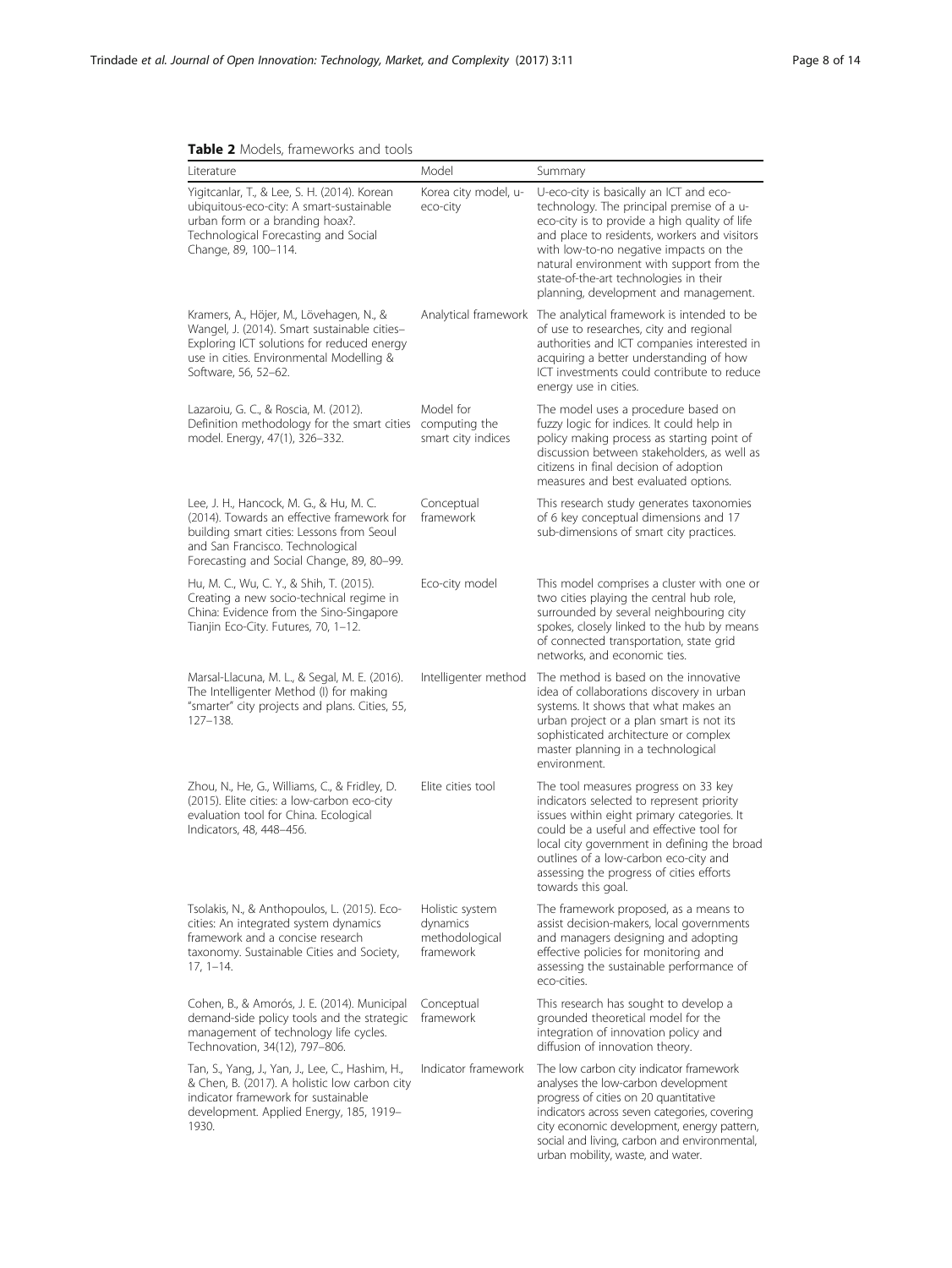#### Table 2 Models, frameworks and tools (Continued)

| Hu, M. C., Wadin, J. L., Lo, H. C., & Huang, J.<br>Y. (2016). Transformation toward an eco-<br>city: lessons from three Asian cities. Journal<br>of Cleaner Production, 123, 77-87. | 3Es framework | The major concerns of our time reveal that<br>a framework for assessing the sustainability<br>performance of an eco-city requires the<br>systematic integration of various aspects of<br>sustainability. Therefore, this paper<br>proposes a 3Es Framework (i.e., efficiency, |
|-------------------------------------------------------------------------------------------------------------------------------------------------------------------------------------|---------------|-------------------------------------------------------------------------------------------------------------------------------------------------------------------------------------------------------------------------------------------------------------------------------|
|                                                                                                                                                                                     |               | economy, and effectiveness).                                                                                                                                                                                                                                                  |

- Model for computing smart city indices:
	- Conceptual framework;
	- Eco-city model;
	- Elite cities tool;
	- Framework for the evaluation of low-carbon city, and;
	- 3Es framework (efficiency, economy, and effectiveness).

The model for computing smart city indices is the only one that uses both ICT and the indexes for smart cities.

#### Authors and research locality

Reviewed papers involved a total of 70 authors, with only three of them appearing in at least two papers. These two authors are: Mei-Chih Hu (China), Maria-Lluïsa Marsal-Llacuna (Spain), and Tan Yigitcanlar (Australia). The total number of country of origin of the authors was 18 countries. Table 3 lists the names of countries that were repeated more than once.

#### Keywords

Figure [1](#page-9-0) below shows a cloud of tags with the keywords quoted in the selected articles.

# Journals

Reviewed 25 articles were published in 15 journals. Table [4](#page-9-0) displays the journals that had more than two articles published.

# Year of publication

We analysed the information of the reviewed articles and verified that the publication year of the articles. The articles were published between 2012 and 2017 (the analysis conducted in February 2017), and in the year 2015 there were the largest number of publications on the subject, a total of 10 articles. Looking at the publication years of the documents, we have identified that the 'smart city and sustainability' topic has

| Country    | Author                   |
|------------|--------------------------|
| China      | 6                        |
| <b>USA</b> | 3                        |
| Australia  | 3                        |
| Korea      | $\overline{\phantom{a}}$ |
| Greece     | $\mathcal{P}$            |
| Spain      | $\mathcal{P}$            |

Table 3 List of country of origin of authors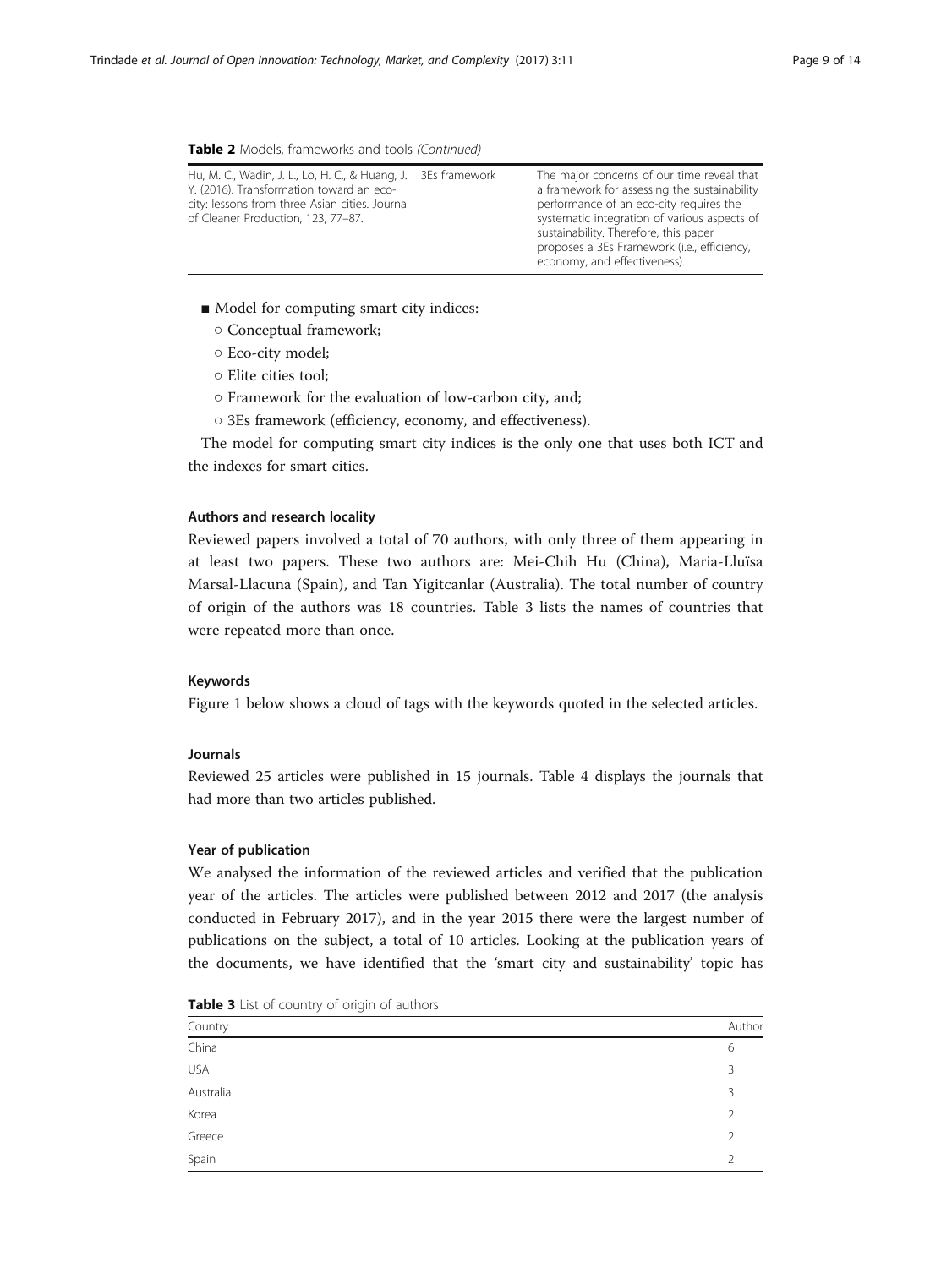<span id="page-9-0"></span>

become popular only during the last 5 years. Figure [2](#page-10-0) shows the timeline of the publications.

# Discussion and conclusion

Environmental externalities mainly generated from population increase, rapid urbanization, high private motor vehicle dependency, deregulated industrialization, and mass livestock production have placed serious concerns for the future of our wellbeing, and even our existence in the long run. Realization of the fact that urgent measures must be taken to combat environmental externalities responsibly, effectively, and efficiently have resulted in the rediscovery of the need for more eco-friendly practices. Subsequently, during the last few decades, sustainability and sustainable development have become popular topics not only for scholars, particularly in the fields of environmental economics, technology and science, urban planning, development, and management, but also for urban policy makers and professional practitioners (Yigitcanlar et al. [2015](#page-13-0)). The emergence of these new concepts starting from early 1970s is an outcome

| Table 4 Journals with high quantity of articles |  |
|-------------------------------------------------|--|
|-------------------------------------------------|--|

| Journals                                  | Articles | Impact Factor 2015 |  |
|-------------------------------------------|----------|--------------------|--|
| Cities                                    |          | 2.051              |  |
| Journal of Cleaner Production             |          | 4959               |  |
| Technological Forecasting & Social Change |          | 2.678              |  |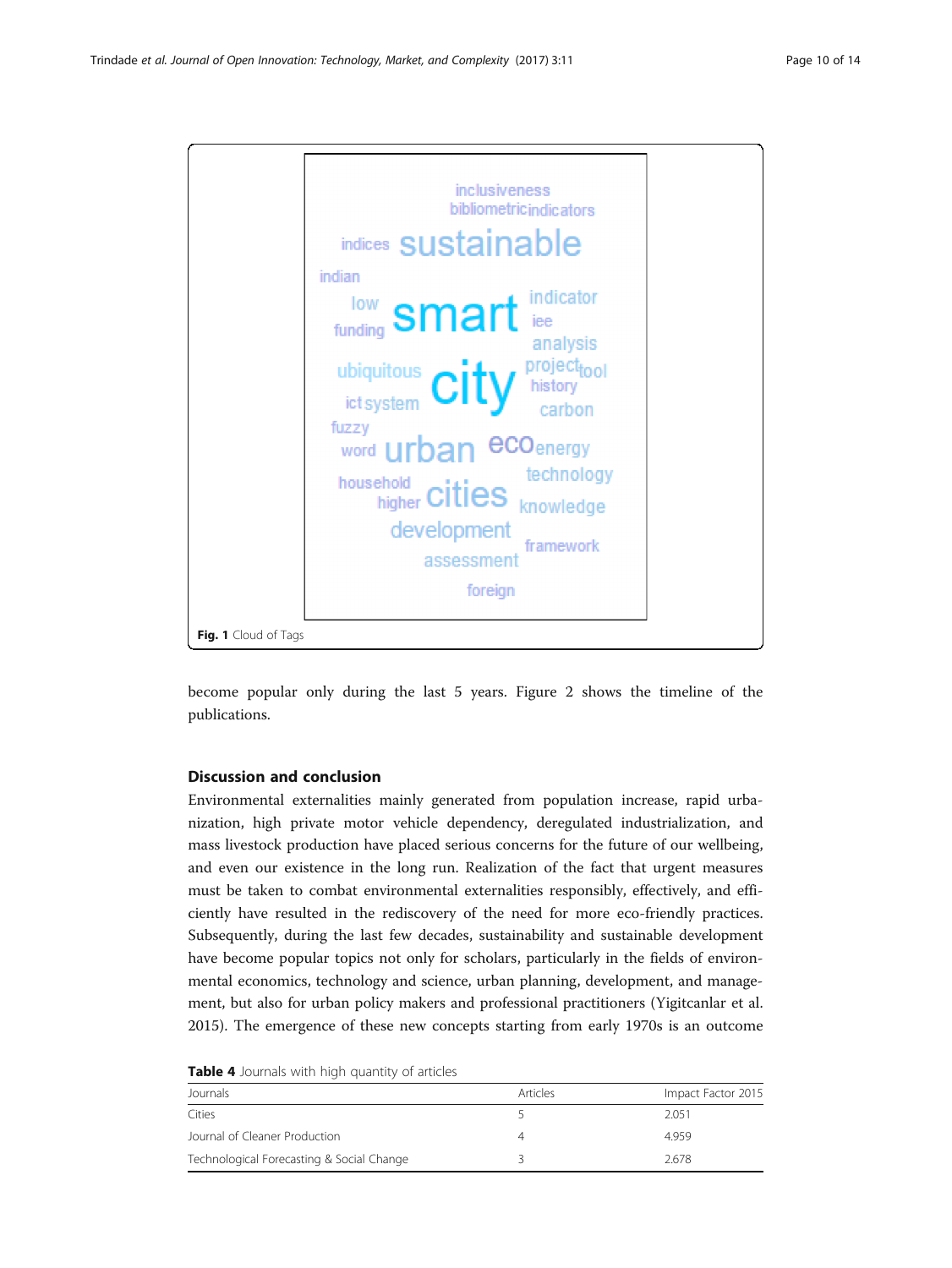<span id="page-10-0"></span>

of the response to the growing concerns about the impacts of development practices on the state of the environment (Yigitcanlar and Kamruzzaman [2015\)](#page-13-0).

Over the past decade smart urban technologies, as part of the smart and sustainable city agenda, have begun to blanket our cities with an aim of forming the backbone of a large and intelligent infrastructure. Along with this development, dissemination of the sustainability ideology has had a significant imprint on the planning and development of our cities. Today, the smart city concept is viewed as a vision, manifesto or promise aiming to constitute the twenty-first century's sustainable and ideal city form. In other words, smart city is an efficient, technologically advanced, green and socially inclusive city (Vanolo [2014\)](#page-12-0). This is to say, smart city applications place a particular technology focus at the forefront of generating solutions for ecological, societal, economic, and management challenges (Yigitcanlar [2016](#page-12-0)).

This paper presented a theoretical basis on the concepts of smart city and sustainability through a thorough review of the literature. It generated some insight for to understand the relationship between the concepts of sustainable urban development and smart cities. The challenge of making cities more attractive to people brings the need for clarity in terms and concepts, unfortunately it is not the case with smart cities—although it is seen as a city that uses technology to generate environmental gains and sustainable outcomes (Baum et al. [2004](#page-11-0)). On the other hand, different than smart cities sustainable cities refer to the commitment to sustainable urban development. Moreover, despite their promise to deliver sustainable outcomes with the aid of advanced technology, smart cities are heavily criticised as being just a buzz phrase that has outlived their usefulness (Kunzmann [2014;](#page-12-0) Shelton et al. [2014](#page-12-0); Yigitcanlar [2016](#page-12-0)). The provocation of this paper is, therefore, whether smart cities concept and practice can bring sustainability to our cities. The paper points out the need for prospective studies in answering this critical issue, where the review provided here could be a stepping stone for future studies.

#### Acknowledgements

The authors thank the Editor-in-Chief of the journal for the invitation. The constructive comments of anonymous referees are also greatly appreciated.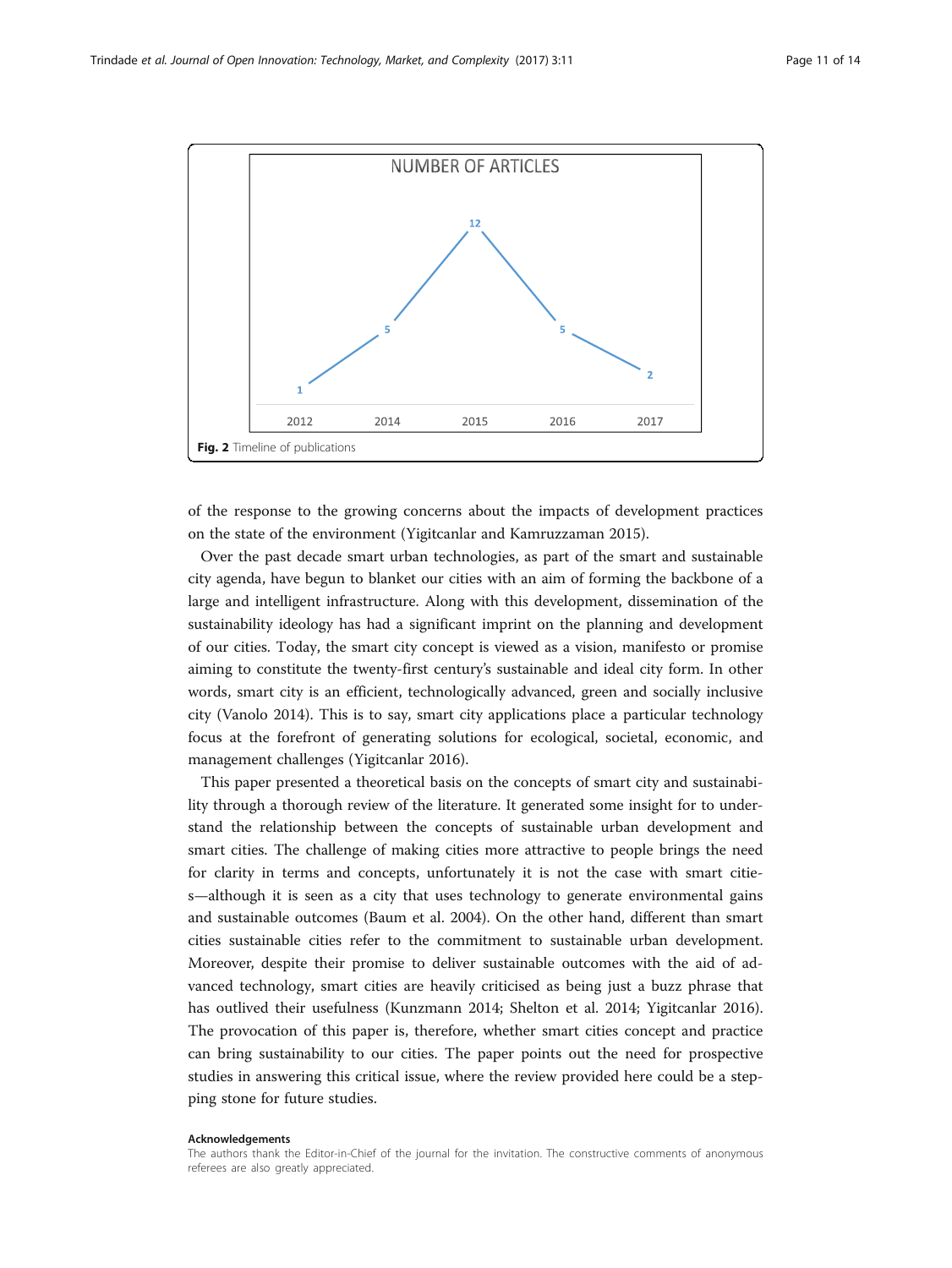#### <span id="page-11-0"></span>Authors' contributions

This paper represents a result of collegial teamwork. The authors designed the research jointly. The first two authors conducted the literature review and prepared the first draft of the manuscript. The last author finalised the manuscript. All authors read and approved the final manuscript.

#### Competing interests

The authors wish to acknowledge financial and/or in-kind contributions of the Federal University of Santa Catarina, and DGIST R&D Program of the Ministry of Science, ICT & Future Planning of Korea (14-IT) in supporting the research reported in this paper.

#### Publisher's Note

Springer Nature remains neutral with regard to jurisdictional claims in published maps and institutional affiliations.

#### Author details

<sup>1</sup>Engineering and Knowledge Management, Federal University of Santa Catarina, Campus Universitário, Trindade, Florianópolis, SC CEP 88040-900, Brazil. <sup>2</sup>World Capital Institute, E. Garza Sada 2501 Sur, P.C. 64849, Monterrey, N.L Mexico.

#### Received: 16 May 2017 Accepted: 22 July 2017 Published online: 04 August 2017

#### References

- Ahvenniemi, H., Huovila, A., Pinto-Seppä, I., & Airaksinen, M. (2017). What are the differences between sustainable and smart cities? Cities, 60, 234–245.
- Andrade, J. B. S. O., Ribeiro, J. M. P., Fernandez, F., Bailey, C., Barbosa, S. B., & da Silva Neiva, S. (2016). The adoption of strategies for sustainable cities: A comparative study between Newcastle and Florianópolis focused on urban mobility. Journal of Cleaner Production, 113, 681–694.
- Angelidou, M. (2014). Smart city policies: A spatial approach. Cities, 41, S3–S11.
- Angelidou, M. (2015). Smart cities: A conjuncture of four forces. Cities, 47, 95–106.
- Baum, S., Van Gellecum, Y., & Yigitcanlar, T. (2004). Wired communities in the city: Sydney, Australia. Geographical Research, 42(2), 175–192.
- Bayulken, B., & Huisingh, D. (2015). Are lessons from eco-towns helping planners make more effective progress in transforming cities into sustainable urban systems: A literature review (part 2 of 2). Journal of Cleaner Production, 109, 152–165.
- Caragliu, A., Del Bo, C., & Nijkamp, P. (2011). Smart cities in Europe. Journal of Urban Technology, 18(2), 65–82.
- Carrillo, J., Yigitcanlar, T., Garcia, B., & Lonnqvist, A. (2014). Knowledge and the city: Concepts, applications and trends of knowledge-based urban development. New York: Routledge.
- Carvalho, L., & Campos, J. B. (2013). Developing the PlanIT Valley: A view on the governance and societal embedding of u-eco city pilots. International Journal of Knowledge-Based Development, 4(2), 109–125.
- Cocchia, A. (2014). Smart and digital city: A systematic literature review. In Smart city (pp. 13–43). Berlin: Springer. Cohen, B., & Amorós, J. E. (2014). Municipal demand-side policy tools and the strategic management of technology life cycles. Technovation, 34(12), 797–806.

Conventz, S., Thierstein, A., Wiedmann, F., & Salama, A. M. (2015). When the Oryx takes off: Doha a new rising knowledge hub in the Gulf region? International Journal of Knowledge-Based Development, 6(1), 65–82.

Deakin, M., & Al Waer, H. (Eds.). (2012). From intelligent to smart cities. New York: Routledge.

Dhingra, M., & Chattopadhyay, S. (2016). Advancing smartness of traditional settlements-case analysis of Indian and Arab old cities. International Journal of Sustainable Built Environment, 5(2), 549–563.

Dizdaroglu, D., & Yigitcanlar, T. (2014). A parcel-scale assessment tool to measure sustainability through urban ecosystem components: The MUSIX model. Ecological Indicators, 41(1), 115–130.

- Dizdaroglu, D., & Yigitcanlar, T. (2016). Integrating urban ecosystem sustainability assessment into policy-making: Insights from the gold Coast City. Journal of Environmental Planning and Management, 59(11), 1982–2006.
- Edvardsson, I., Yigitcanlar, T., & Pancholi, S. (2016). Knowledge cities research and practice under the microscope: A review of the literature. Knowledge Management Research and Practice, 14(4), 537–564.
- Ferenhof, H. A., & Fernandes, R. F. (2016). Desmistificando a revisão de literatura como base para redação científica: método SFF. Revista ACB, 21(3), 550–563.
- Fu, Y., & Zhang, X. (2017). Trajectory of urban sustainability concepts: A 35-year bibliometric analysis. Cities, 60, 113–123. Goonetilleke, A., Yigitcanlar, T., Ayoko, G., & Egodawatta, P. (2014). Sustainable urban water environment: Climate,
- pollution and adaptation. Cheltenham: Edward Elgar.
- Götz, G., & Schäffler, A. (2015). Conundrums in implementing a green economy in the Gauteng City-region. Current Opinion in Environmental Sustainability, 13, 79–87.
- Gudes, O., Kendall, E., Yigitcanlar, T., Pathak, V., & Baum, S. (2010). Rethinking health planning: a framework for organising information to underpin collaborative health planning. Health Information Management Journal, 39(2), 18–29.
- Harrison, C., Eckman, B., Hamilton, R., Hartswick, P., Kalagnanam, J., Paraszczak, J., & Williams, P. (2010). Foundations for smarter cities. IBM Journal of Research and Development, 54(4), 1-16.
- Hiremath, R. B., Balachandra, P., Kumar, B., Bansode, S. S., & Murali, J. (2013). Indicator-based urban sustainability: A review. Energy for Sustainable Development, 17(6), 555–563.
- Hortz, T. (2016). The smart state test: A critical review of the smart state strategy 2005-2015's knowledge-based urban development. International Journal of Knowledge-Based Development, 7(1), 75–101.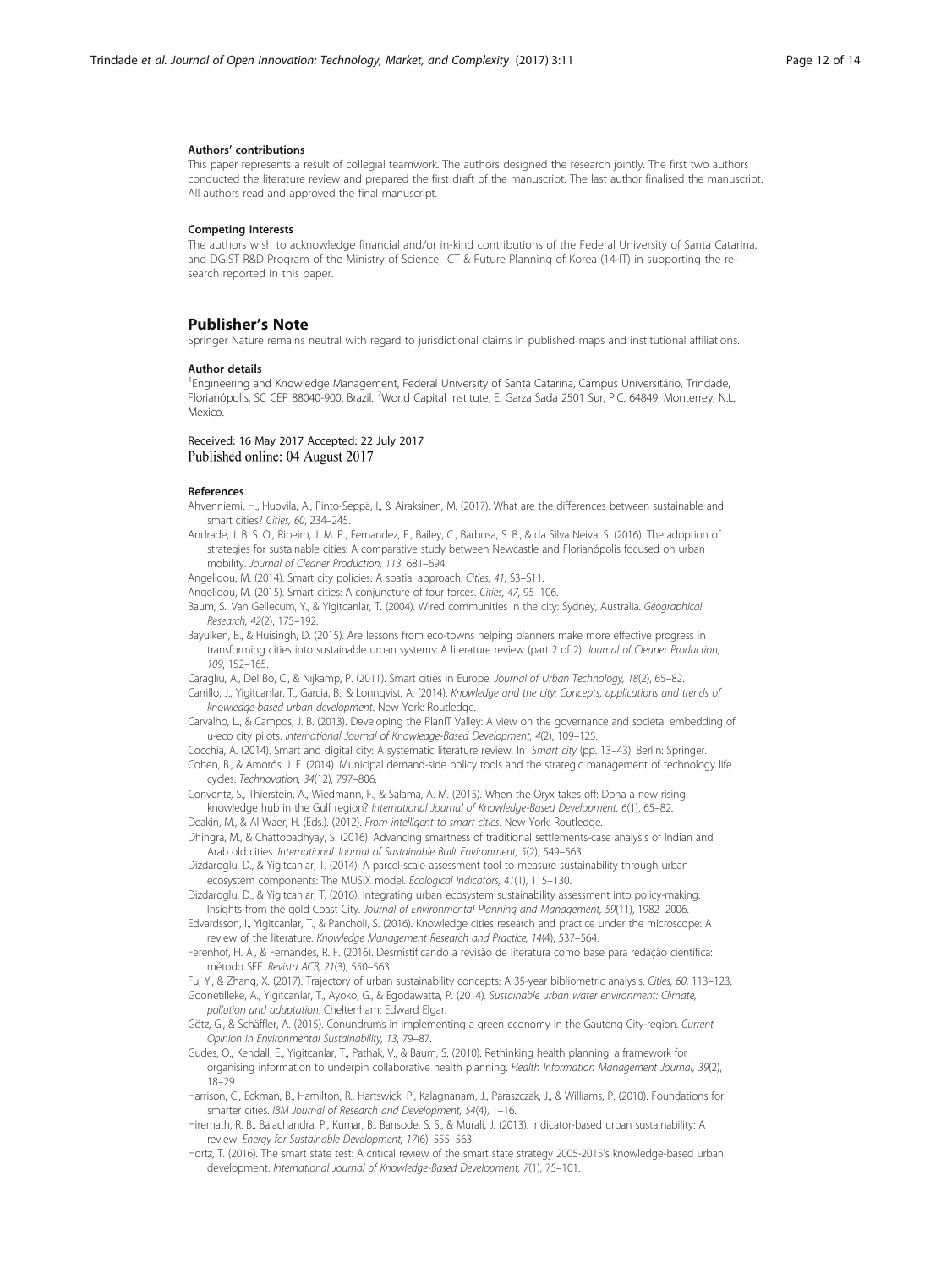<span id="page-12-0"></span>Hu, M. C., Wu, C. Y., & Shih, T. (2015). Creating a new socio-technical regime in China: Evidence from the Sino-Singapore Tianjin Eco-City. Futures, 70, 1–12.

Hu, M. C., Wadin, J. L., Lo, H. C., & Huang, J. Y. (2016). Transformation toward an eco-city: Lessons from three Asian cities. Journal of Cleaner Production, 123, 77–87.

Jesson, J., Matheson, L., & Lacey, F. M. (2011). Doing your literature review: Traditional and systematic techniques. London: Sage. Jong, M., Joss, S., Schraven, D., Zhan, C., & Weijnen, M. (2015). Sustainable–smart–resilient–low carbon–eco–knowledge

cities; making sense of a multitude of concepts promoting sustainable urbanization. Journal of Cleaner Production, 109, 25–38.

Joss, S. (2015). Eco-cities and sustainable urbanism. In International encyclopedia of the Social & Behavioral Sciences (pp. 829–837). New York: Elsevier.

Komninos, N. (2002). Intelligent cities: Innovation, knowledge systems, and digital spaces. New York: Taylor & Francis.

Komninos, N. (2016). Smart environments and smart growth: Connecting innovation strategies and digital growth strategies. International Journal of Knowledge-Based Development, 7(3), 240–263.

Kondepudi, S. N. (2014). Smart sustainable cities analysis of definitions. The ITU-T focus Group for Smart Sustainable Cities, United Nations, Washington.

Kramers, A., Höjer, M., Lövehagen, N., & Wangel, J. (2014). Smart sustainable cities–exploring ICT solutions for reduced energy use in cities. Environmental Modelling & Software, 56, 52–62.

Kunzmann, K. R. (2014). Smart cities: A new paradigm of urban development. Crios, 4(1), 9–20.

Lara, A., Costa, E., Furlani, T., & Yigitcanlar, T. (2016). Smartness that matters: Comprehensive and human-centred characterisation of smart cities. Journal of Open Innovation, 2(8), 1–13.

Lazaroiu, G. C., & Roscia, M. (2012). Definition methodology for the smart cities model. Energy, 47(1), 326-332.

Lee, J. H., Hancock, M. G., & Hu, M. C. (2014). Towards an effective framework for building smart cities: Lessons from Seoul and San Francisco. Technological Forecasting and Social Change, 89, 80–99.

- Lee, S. H., Han, J. H., Leem, Y. T., & Yigitcanlar, T. (2008). Towards Ubiquitous City: Concept, Planning, and Experiences. Igi Global, 2, 148–169.
- Marsal-Llacuna, M. L., & Segal, M. E. (2016). The Intelligenter method (I) for making "smarter" city projects and plans. Cities, 55, 127–138.
- Marsal-Llacuna, M. L., Colomer-Llinàs, J., & Meléndez-Frigola, J. (2015). Lessons in urban monitoring taken from sustainable and livable cities to better address the smart cities initiative. Technological Forecasting and Social Change, 90, 611–622.
- Meadows, D. (1999). Indicators and information systems for sustainable development. In the Earthscan reader in sustainable cities (pp. 1–78). London: Earthscan.
- Nam, T., & Pardo, T. A. (2011). Conceptualizing smart city with dimensions of technology, people, and institutions. In Proceedings of the 12th annual international digital government research conference: Digital government innovation in challenging times (pp. 282–291). ACM.

Neirotti, P., De Marco, A., Cagliano, A. C., Mangano, G., & Scorrano, F. (2014). Current trends in smart city initiatives: Some stylised facts. Cities, 38, 25–36.

Pancholi, S., Yigitcanlar, T., & Guaralda, M. (2015). Public space design of knowledge and innovation spaces: Learnings from Kelvin grove Urban Village, Brisbane. Journal of Open Innovation, 1(1), 1–17.

Pietrosemoli, L., & Monroy, C. R. (2013). The impact of sustainable construction and knowledge management on sustainability goals. A review of the Venezuelan renewable energy sector. Renewable and Sustainable Energy Reviews, 27, 683–691.

Rode, P., Burdett, R., & Soares Gonçalves, J. C. (2011). Buildings: Investing in energy and resource efficiency. In Towards a green economy: Pathways to sustainable development and poverty eradication. United Nations environment Programme (pp. 331–373).

Roy, M. (2009). Planning for sustainable urbanisation in fast growing cities: Mitigation and adaptation issues addressed in Dhaka, Bangladesh. Habitat International, 33(3), 276–286.

Schaffers, H., Komninos, N., Pallot, M., Trousse, B., Nilsson, M., & Oliveira, A. (2011). Smart cities and the future internet: Towards cooperation frameworks for open innovation. In The future internet assembly (pp. 431–446). Berlin: Springer.

Scheel, C., & Rivera, A. (2013). Innovative cities: In search of their disruptive characteristics. International Journal of Knowledge-Based Development, 4(1), 79–101.

Shelton, T., Zook, M., & Wiig, A. (2014). The 'actually existing smart city'. Cambridge Journal of Regions, Economy and Society, 8, 13–25.

Tan, S., Yang, J., Yan, J., Lee, C., Hashim, H., & Chen, B. (2017). A holistic low carbon city indicator framework for sustainable development. Applied Energy, 185, 1919–1930.

Townsend, A. M. (2013). Smart cities: Big data, civic hackers, and the quest for a new utopia. New York: WW Norton & **Company** 

Tsolakis, N., & Anthopoulos, L. (2015). Eco-cities: An integrated system dynamics framework and a concise research taxonomy. Sustainable Cities and Society, 17, 1–14.

Vanolo, A. (2014). Smartmentality: The smart city as disciplinary strategy. Urban Studies, 51(5), 883–898.

WCED (World Commission on Environment and Development) (1987). Report of the world commission on environment and development: Our common future. United Nations. http://www.un-documents.net/our-commonfuture.pdf. Accessed 9 Feb 2017.

Yigitcanlar, T. (2006). Australian local governments' practice and prospects with online planning. URISA Journal, 18(2), 7–17. Yigitcanlar, T. (2015). Smart cities: an effective urban development and management model? Australian Planner, 52(1), 27–34. Yigitcanlar, T. (2016). Technology and the city: Systems, applications and implications. New York: Routledge.

Yigitcanlar, T., & Baum, S. (2008). Benchmarking local e-government. In Electronic Government: Concepts, Methodologies, Tools, and Applications (pp. 371–378). IGI Global.

Yigitcanlar, T., & Dizdaroglu, D. (2015). Ecological approaches in planning for sustainable cities: A review of the literature. Global Journal of Environmental Science and Management, 1(2), 71–94.